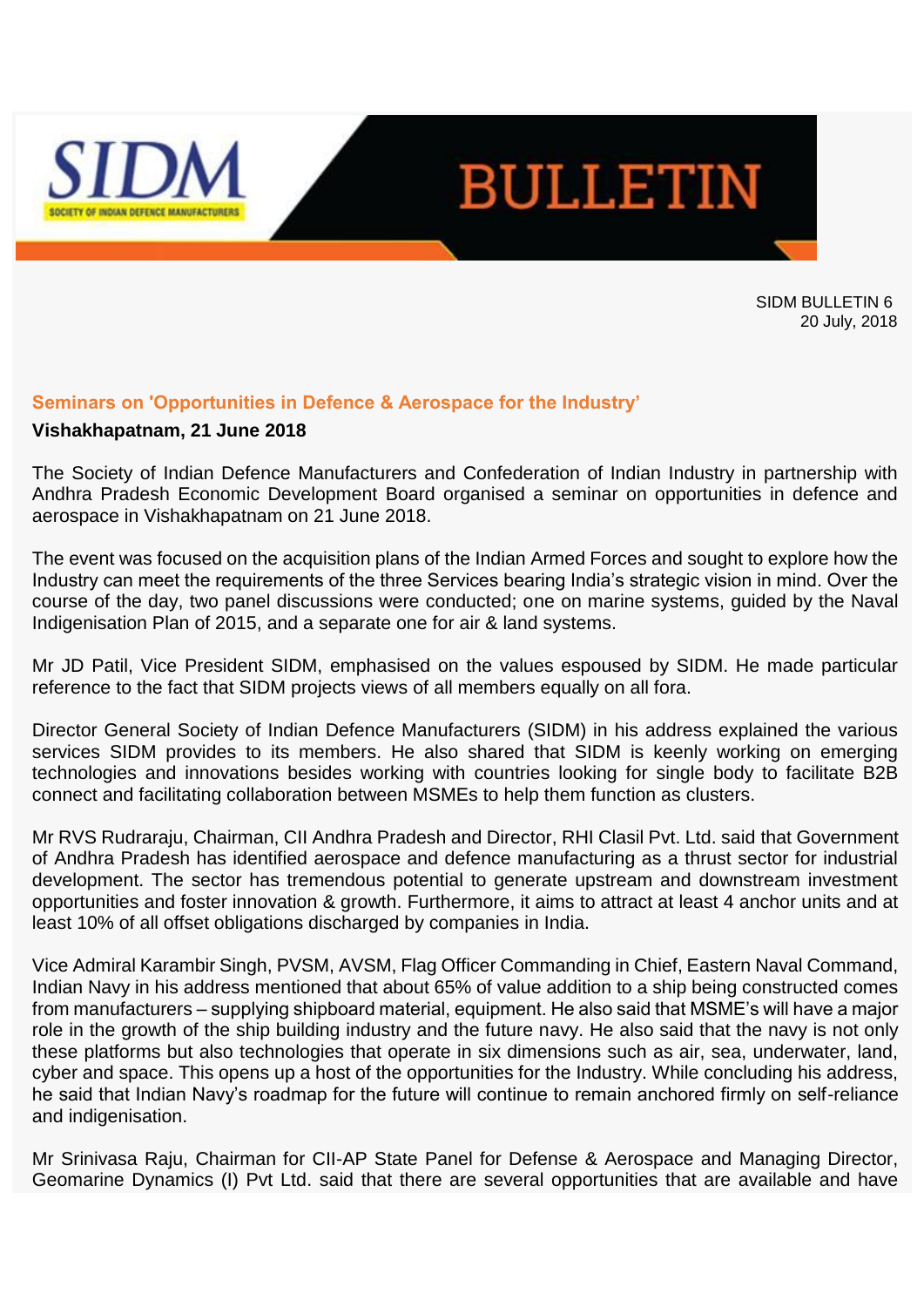opened up in defence sector recently. A series of workshops will be organized to sensitize the industry, especially entrepreneurs, on how to get into the defence market.

Other eminent speakers who spoke during the seminar are Dr. Samir V Kamat, Distinguished Scientist & Director General (NS & M), Defence Research & Development Organisation; Rear Admiral Amit Bose, VSM, Admiral Superintendent, Naval Dockyard, Visakhapatnam; Dr O R Nandagopan, Outstanding Scientist / Scientist 'H' & Director, Naval Science and Technological Laboratory; Commodore PK Mohan, VSM, Material Superintendent, Vizag, Indian Navy; Mr V Venkata Raju, Chairman and Managing Director, VEM Technologies Pvt Ltd.

### **Hyderabad, 21 June 2018**

The Society of Indian Defence Manufacturers (SIDM) in partnership with Confederation of Indian Industry organized a Seminar on Opportunities in Defence and Aerospace for the Industry in Hyderabad on 22 June, 2018.

The objective of the seminar was to make the industry aware of the current scenario of the defence sector in the country and the opportunities available for MSMEs to participate in the supply chain of DPSU's and FOEMs. The seminar featured speakers from the armed forces and defence research institutions who briefed the participants on their requirements and how the private sector can help by increasing their capacities and participate in the process.

Director General SIDM gave a brief snapshot of the current scenario across the world with reference to Security and explained the various services SIDM provides to its members such as Policy and Market Research, Export Promotion et al. He also shared that SIDM is keenly working on emerging technologies and innovations besides acting as the point of contact for countries looking for a single body to facilitate B2B connect and is facilitating collaboration between MSMEs to help them function as clusters.

Mr. P A Praveen, Director-Defence and Aerospace, Department of Industries, Government of Telangana State, gave a brief overview of the ecosystem present in the State and the steps the Government is taking to enhance the sector. He also said that the various research and development institutions that are present in and around the city of Hyderabad make it the ideal destination for investment in the Defence and Aerospace Sector.

The two sessions titled "Aerospace and Defence Opportunities for MSMEs to Participate in the Supply Chain of DPSU's and FOEMs" and "Opportunities in Aerospace and Defence for Private Industries: Armed Forces Perspective" were focused on modernisation and sustenance of the equipment of the Indian armed forces. The first session on modernisation highlighted the opportunities offset obligations provide for MSMEs. The second session shed light on the sustenance needs of the Indian armed forces, which can neither be met by DPSUs due to their limited capacity, nor by imports because of the huge cost implications. Thus, there is a need to outsource these requirements to the private industry, which stands to gain much from participating. Both sessions were addressed by senior representatives such as Maj. Gen Mohan Das (Retd), Mr. Ramesh Datla, Past Chairman, CII-SR and CMD, Elico Ltd; Mr V Venkata Raju, CMD, VEM Technologes Pvt Ltd; Col Sanjeev Sokinda, Director (PP), Indian Army; Dr Y Sreenivas Rao, Scientist-H & Project Director-Air Defence, DRDO-RCI; AVM B K Sood, VSM, Assistant Chief of Air Staff (MP), Indian Air Force; AVM R Radhish, AVSM, Commandant, College of Air Warfare and Maj. Gen Sandeep Sharma, VSM, PhD, Commandant, College of Defence Management among others.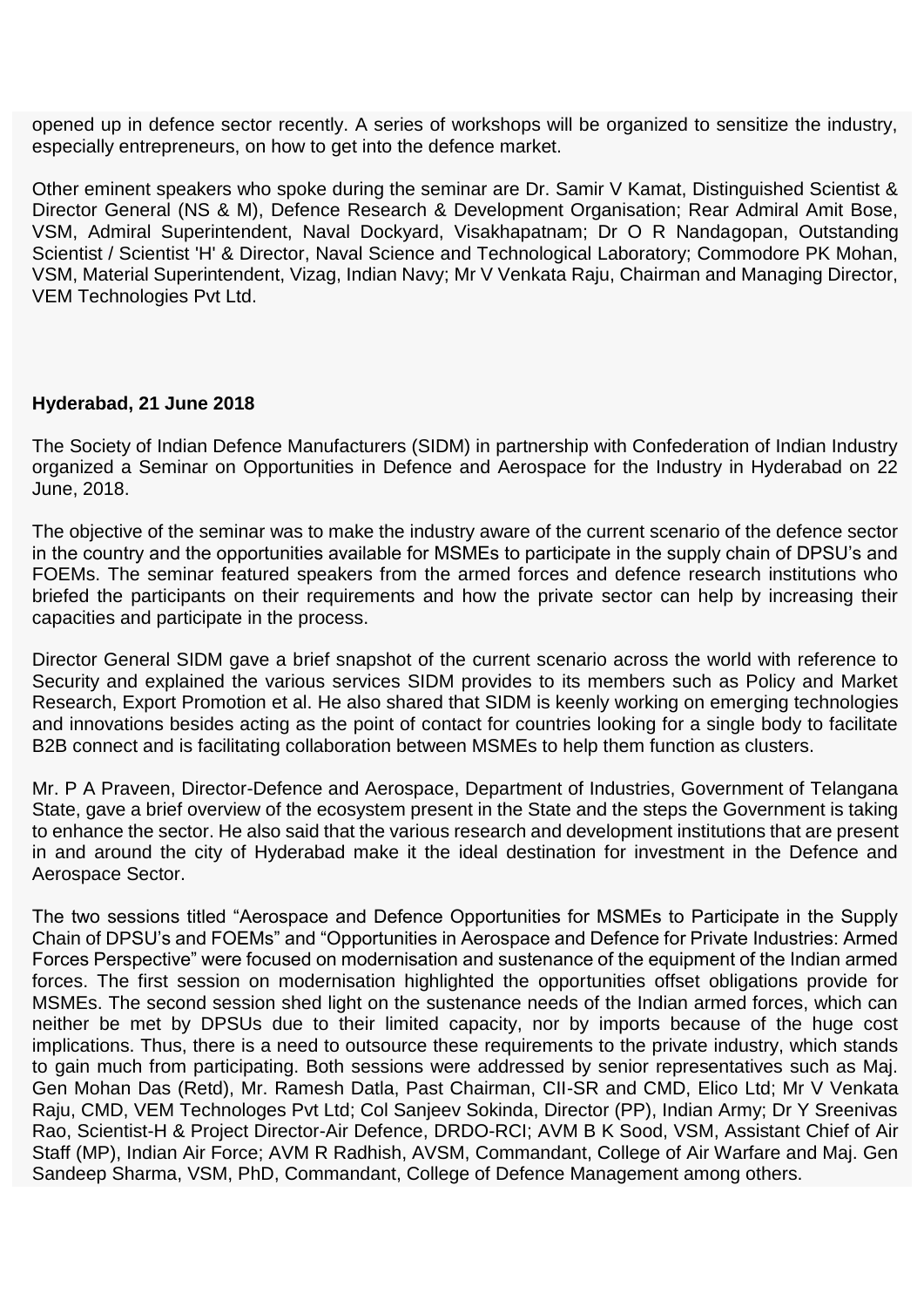Mr. Mahesh Desai, Mentor, CII Telangana MSME & International Linkages Panel and Chairman, Meera Group delivered the welcome remarks and Mr Hemant Jalan, Convenor, CII Telangana Defence and Aerospace Panel and Managing Director, Nucon Aerospace gave the concluding remarks.

The seminar was attended by over 150 participants from the Industry, research institutions, academia and media.

### **Armoured Vehicles India Conference, New Delhi, 27-28 June 2018**

The Society of Indian Defence Manufacturers jointly organized the Armoured Vehicles Conference with Defence IQ, a division of IQPC, on 27-28 June 2018 in New Delhi.

Framed around India's major vehicle procurements (FIRC & FRCV) and the Make in India initiative, the conference was conceived to encourage defence cooperation and to support the Indian Armed Forces by providing a platform to discuss acquisition programme management, research and development and operational capabilities of armoured vehicles. Local and international speakers from armed forces, defence ministries, capability commands and industry attended the conference to discuss the desired operational and technological capabilities of tracked and wheeled armoured vehicles.

The key takeaways from the conference are as under:

- 1. User derived specs of FRCV and FICV conveyed to the industry by the Army.
- 2. Industry point of view on requirements of the industry to succeed in Make in India conveyed to MoD
- 3. The latest on the hybrid engine for armoured vehicles was discussed.

4. The British Army conveyed their method of carrying out tests and trials and their organisational **structure** 

5. Future armoured vehicles development in DRDO and foreign countries discussed

### **Meeting of State Taskforce on Textiles & CII Southern Gujarat Zone with regard to Doing Business in Defence & Aerospace, Surat, 5 July 2018**

Director General, Society of Indian Defence Manufacturers attended a taskforce meeting with Industry LEADERS of Southern Gujarat Zone to discuss various business opportunities in defence for textile, chemicals and engineering companies. The various hand holding services CII - SIDM can provide to companies which are interested in defence sector were highlighted. The meeting was chaired by Mr. Ravindra Arya, Chairman, CII Southern Gujarat Zonal Council & Managing Director, Bindal Silk Mills Pvt. Ltd.

**Seminar on Big Data Analytics in Indian Army, Military College of Telecommunication Engineering, Mhow, 27 June 2018**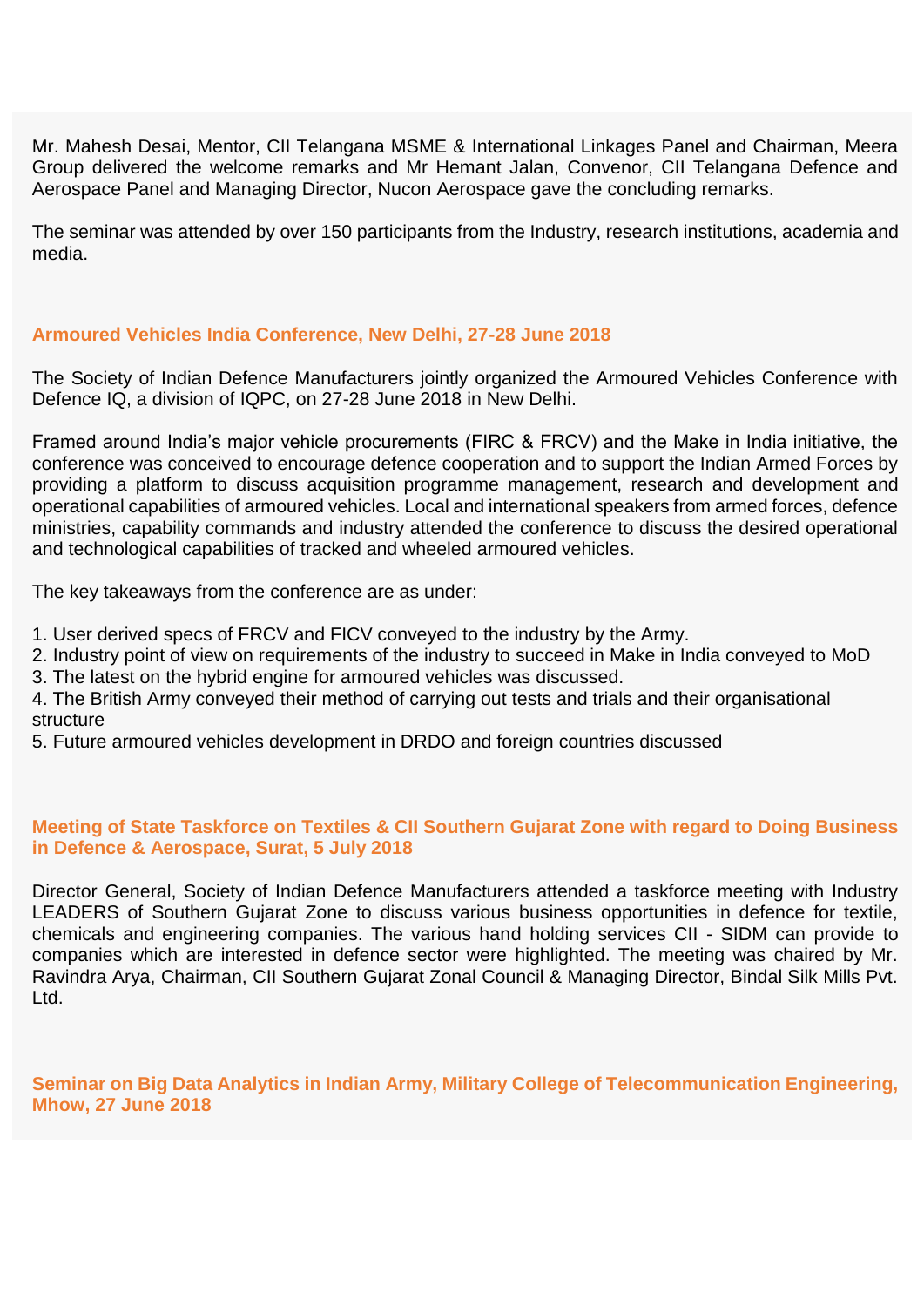Director General, Society of Indian Defence Manufacturers addressed a seminar on Big Data Analytics in Indian Army where he spoke in a session titled 'Contemporary Challenges of Indian Army necessitating Big Data Analytics'.

# **E- VALUE ADDED SERVICES**

Among other services, SIDM curates opportunities in defence manufacturing from India and around the world. Global tenders, government RFPs/RFIs, other business alerts and a product/service directory are available exclusively to SIDM Members and the subscribers of SIDM 'E-Value Added Service (E-VAS).' E-VAS is an integrated platform and directory of all defence manufacturing opportunities, which allows members to keep abreast with business opportunities from the global defence industry. Subscribers will receive daily email alerts, along with a monthly bulletin highlighting SIDM activities, proceedings of various events, important developments in the sector. In addition, subscribers would also receive leads and alerts about consulting and other services offered by SIDM.

Annual fee for the E-VAS is Rs. 10,000/-

For subscribing to SIDM's E–VAS service, or to seek more information, please write to [yashvardhan.verma@cii.in](mailto:yashvardhan.verma@cii.in)

## **UPCOMING EVENTS**

## **Technology Infusion and Indigenisation Plans (TIIP) of the Indian Air Force, New Delhi, 27 July 2018**

SIDM is collaborating with CII and the Indian Air force in organizing a Seminar cum Exposition on Technology Infusion and Indigenisation Plans of the Indian Air Force at the Air Force Auditorium in Subroto Park, New Delhi on 27th July 2018. The seminar will focus on technologies and capabilities that the IAF needs in the next 15 years and will be divided into four sessions, namely:

- Session 1: Opportunities and Initiatives in Military Aviation
- Session 2: Opportunities in MRO of Military Aviation Assets, JVs and Aerospace Eco System
- Session 3: Incubators and Start-ups for Defence R&D
- Session 4: Interaction of IAF Project Officers with Industry / Start-ups

For more information and registration, please visit: [https://www.sidm.in/events](https://apac01.safelinks.protection.outlook.com/?url=http%3A%2F%2Femaila.ciimails.in%2Fciis%2Fltimdt.php%3Fid%3DLR5UUgZSDggIVEpVAAELVBg%3DUFENU1APCklVGV9ZXhF0BgsNTF8P&data=02%7C01%7C%7Cae01e7cbb4a64910379208d5ee22b89a%7Ce749ab1b73da4549a0cf1abb0ffbb817%7C0%7C0%7C636676755260136510&sdata=zO1Pqrx2aNG%2F2QVPvBaDuQmeDZsJ8s4BDJK8anMbDu0%3D&reserved=0)

## **UPCOMING INTERNATIONAL DELEGATION**

# **ARMY 2018, Moscow, 21-26 August 2018**